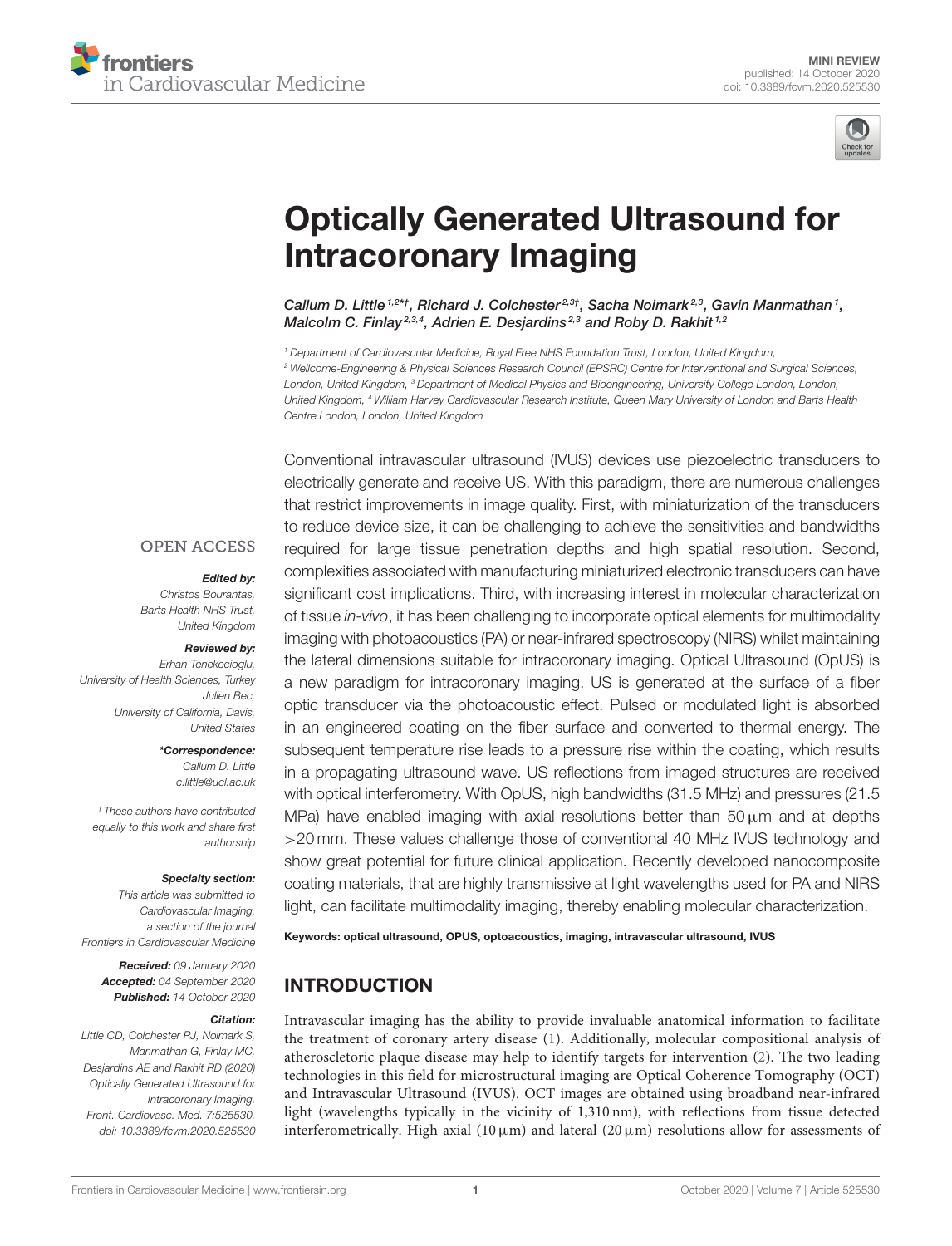both vascular endothelium and plaque structural components, albeit with limited tissue penetration (typically  $\langle 2 \text{ mm} \rangle$  [\(3\)](#page-4-2). IVUS is a modality analogous to OCT, in which ultrasonic reflections from tissue are detected. Typical commercial IVUS imaging catheters operate with transducer frequencies centered at around 40 MHz, providing an axial resolution of  $100-150 \,\mu m$ , a lateral resolution of  $200 \mu m$  and a tissue penetration of 4– 8 mm [\(3\)](#page-4-2). IVUS has established roles in sizing vessels, detecting calcium, and guiding optimal stent expansion. IVUS has seen exciting technological advancements in recent years, including the use of dual frequency probes to allow for high resolution imaging [\(4\)](#page-4-3) and combinations with near-infrared spectroscopy (NIRS) [\(5\)](#page-4-4) or photoacoustics (PA) [\(6\)](#page-4-5) to provide hybrid imaging with molecular compositional analysis.

With contemporary IVUS devices, ultrasound (US) is generated and received electrically, using piezoelectric transducers. Whilst this electronic platform is well-established within the field of interventional cardiology, there are limitations that preclude its broader clinical use. First, with very small elements (e.g., diameter  $\lt 150 \,\mu\text{m}$ ), it can be challenging to achieve adequate sensitivity and bandwidth for high penetration depth and high resolution tissue imaging. Second, the complexities associated with fabricating and electrically connectorising broadband piezocomposite transducers can result in high manufacturing costs. Third, the broader applicability of electronic interventional devices in the coronary catheterization suite is challenged by sensitivities to electromagnetic interference and lack of MRI compatibility [\(7\)](#page-4-6).

Optical ultrasound (OpUS) imaging probes, in which transmission and reception are both performed with light, are emerging as alternatives to their electrical counterparts. They offer several key advantages, including the potential to generate and detect the broadband US fields (tens of MHz) required for high resolution intravascular imaging [\(8\)](#page-4-7) and immunity to EM interference. Moreover, optical fibers used for ultrasound transmission and reception can provide the required level of miniaturization for minimally invasive use and have costs that lend themselves to disposable devices. Furthermore, the use of optical fibers allows for the integration of complementary imaging and therapeutic modalities without compromising the device size or performance [\(9\)](#page-4-8). In this review, we describe the application of OpUS to coronary imaging, including preclinical data acquired using this technology, and future translational applications.

### Optical Ultrasound Generation and Reception

With optical ultrasound (OpUS) the generation of US occurs via the photoacoustic effect at the surface of a fiber optic transducer [\(8\)](#page-4-7), wherein pulsed or modulated excitation light is absorbed in a coating and converted to thermal energy. The transient heat rise leads to a corresponding pressure rise which propagates as an ultrasound wave. The bandwidth of this wave depends on the temporal characteristics of the excitation light. In general, the bandwidth can be increased by decreasing the duration of excitation light pulses; however, in practice, these increases are limited by frequency-dependent ultrasound attenuation within the coating [\(10\)](#page-4-9) and within blood and vascular tissue [\(11\)](#page-4-10). To achieve efficient optical-US transduction, a material with a high optical absorption coefficient and a high thermal expansion coefficient is desirable. Studies to date have highlighted the efficacy of composite materials that comprise optical absorbers integrated within elastomers. With these considerations in mind, several nanocomposite materials have been explored, including carbonaceous materials [\(8\)](#page-4-7), metallic nanoparticles [\(9\)](#page-4-8), and organic pigments [\(9\)](#page-4-8). Carbonaceous materials including carbon black [\(12\)](#page-4-11), carbon nanofibers [\(13\)](#page-4-12), candle soot [\(14\)](#page-4-13), carbon nanotubes [\(15\)](#page-4-14), and graphene [\(16\)](#page-4-15) have high optical absorption across the visible and near-infrared wavelength ranges. Metallic nanoparticles such as gold, exhibit a relatively narrow optical absorbing window. Organic pigments such as crystal violet can display poor photostability with repeated usage causing photobleaching with loss of acoustic conversion efficiency [\(9\)](#page-4-8). Noimark et al. showed for the first time that functionalized multiwalled carbon nanotube-polydimethylsiloxane (PDMS) composites can give rise to pressures of 21.5 MPa at the coating surface (the highest recorded pressure from a fiber optic transmitter, to our knowledge) and bandwidths of 39.8 MHz [\(15\)](#page-4-14). These high pressures enable high imaging penetration depths, and the broad bandwidths give rise to high axial resolution. A small coating thickness can be important to minimize acoustic attenuation within nanocomposite materials [\(10\)](#page-4-9). To this end, several methods have been explored for depositing nanocomposite materials onto the distal surface of the fiber optic transducer, including spin-coating [\(17\)](#page-4-16), electrospinning [\(18\)](#page-4-17), and dip-coating [\(15\)](#page-4-14). With the latter method, a "bottom up" approach typically involves coating the substrate with an optical absorber and a subsequent polymer overcoat (for instance, PDMS). Control of the thickness of the nanocomposite region comprising the optical absorber and the polymer, and the total thickness of the polymer, is determined by both the viscosity of the material, which can be altered through the use of solvents, and the dipping speed of the optical fiber.

To allow for real-time pulse-echo US imaging, fiber-optic transmitters have been be paired with high-finesse Fabry-Pérot fiber-optic receivers [[\(19\)](#page-4-18); **[Figure 1A](#page-2-0)**]. These receivers, fabricated on the distal ends of optical fibers, comprise an epoxy dome with high-reflectivity coatings on both the planar and domed surfaces. When an ultrasound wave impinges on the dome, it causes nanometer-scale deformations in the dome surface. These deformations are measured using laser interferometry. Such devices are capable of measuring pressures lower than 100 Pascals, making them highly sensitive to ultrasound reflections and ideally suited to minimally invasive imaging. In contrast to piezoelectric receivers, whose sensitivities fall off with decreasing element size, fiber optic receivers can maintain their sensitivity even at scales of tens or hundreds of micrometers. Their small lateral dimensions  $\left( < 250 \mu \mathrm{m} \right)$  outer diameter) enable integration into intracoronary imaging devices, and their large bandwidths yield high imaging performance [e.g., axial resolution better than  $60 \mu m$  and cm-scale imaging depths without temporal averaging [\(20\)](#page-4-19)]. Several other fiber optic reception technologies are promising for intracoronary imaging,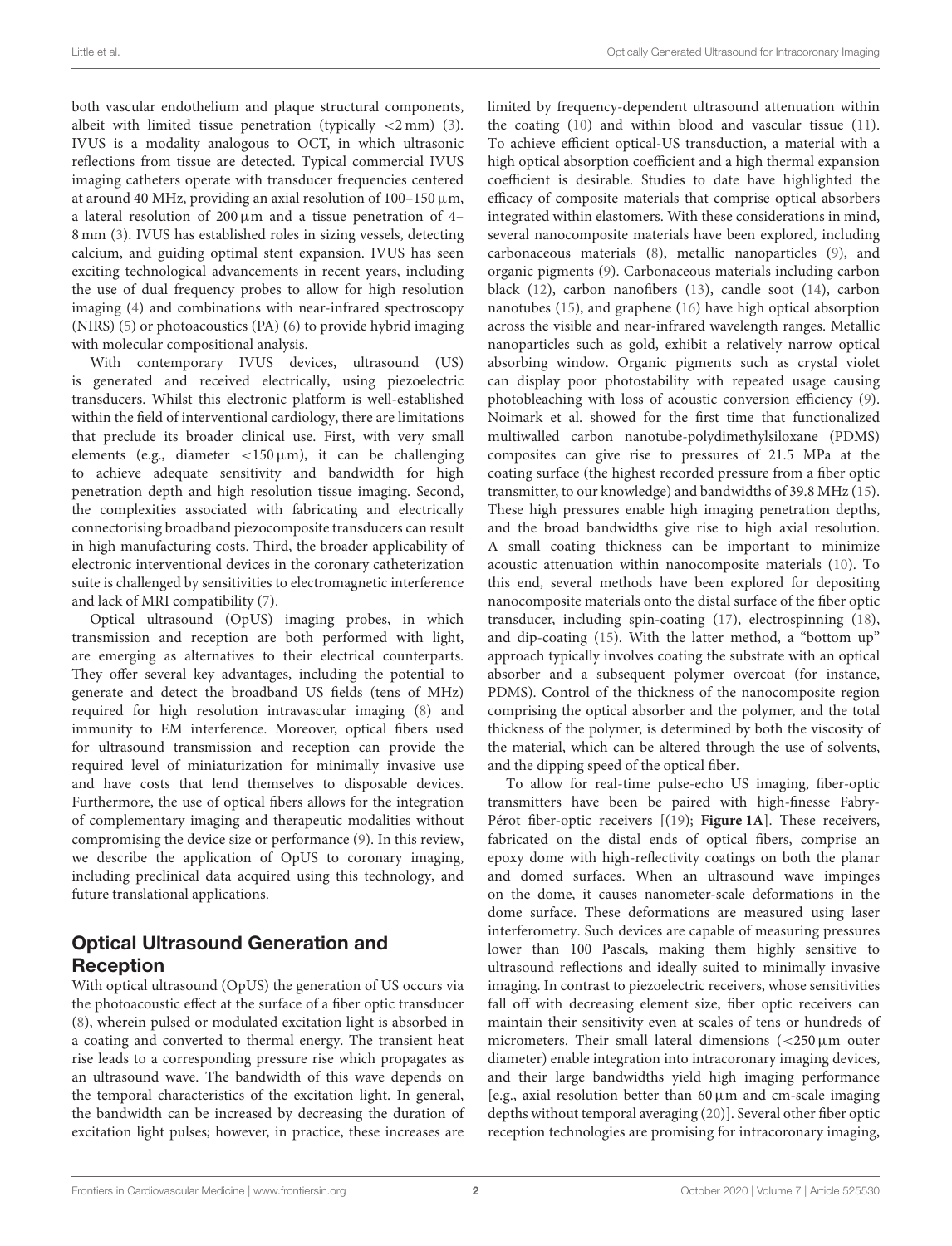

<span id="page-2-0"></span>including fiber Bragg gratings [\(21](#page-4-20)[–23\)](#page-4-21) and microring resonators [\(24,](#page-4-22) [25\)](#page-4-23).

With OpUS, high bandwidths and pressures have enabled imaging with resolutions better than  $50 \mu m$  and tissue penetration depths >20 mm [\(20\)](#page-4-19). These values challenge those of conventional 40 MHz IVUS technology and show great potential for future clinical application. As initial demonstrations of the viability of OpUS for in-vivo clinical imaging, forward-viewing configurations have been used. With these configurations, ultrasound was transmitted ahead of the optical fiber, in a direction colinear with the optical fiber axis. Axial and lateral resolutions of  $<$  60 and  $<$  90  $\mu$ m, respectively, were achieved [\(26\)](#page-4-24). A forward-viewing probe that was integrated within a transseptal puncture needle was used to obtain the first in vivo intracardiac images with OpUS [\(27\)](#page-4-25). Recently, the first OpUS images of ex-vivo human coronary tissue samples (**[Figure 1B](#page-2-0)**) were acquired and compared to histology. Numerous features of atherosclerotic plaque were identifiable, including a lipid pool, a calcified nodule, and the different layers of the vessel wall. Several other configurations relevant to intracoronary imaging have subsequently been developed, including side-viewing rotational imaging [\(20\)](#page-4-19) and hybrid multimodality imaging [\(9\)](#page-4-8).

# OpUS Structural Imaging

Commercial intravascular imaging systems can employ rotational pullbacks of side-viewing probes in order to achieve cross-sectional imaging (with phased-array probes as alternatives). An analogous rotational implementation with OpUS can be realized with ultrasound transmitted perpendicular to the device axis. In a recent probe, perpendicular ultrasound transmission was made possible with an optically-absorbing nanocomposite coating extending perpendicular to the axis of the optical fiber that transmitted excitation light, in conjunction with a 45◦ mirror (**[Figure 2A](#page-3-0)**). This optical fiber was connected to a rotary junction in order to allow for circumferential imaging, whilst the omnidirectional fiber-optic receiver remained stationary. The configuration of this imaging device had dimensions suitable for intracoronary imaging, with a maximum lateral dimension <1.25 mm at the distal tip. Image acquisition occurred with a frame rate of 5 frames per second. The imaging fidelity of the device was investigated with ex-vivo swine carotid tissue  $[(20)$  $[(20)$ ; **[Figure 2B](#page-3-0)**]. The broad bandwidths achieved  $(-6$  dB bandwidth of 31.3 MHz), in conjunction with depth-dependent digital frequency filtering, allowed for both high axial resolutions at shallow depths and deep tissue visualization. Axial and lateral resolutions at a distance of 3 mm from the probe were superior to 50  $\mu$ m and 15°. This device sets the stage for future devices with rotational lengths and encapsulation suitable for in vivo intracoronary imaging.

# Multi-Modality US and Photoacoustic Imaging

Recently there has been intense interest in multi-modality intravascular imaging probes that provide complementary structural and molecular information. These probes include combinations such as US with photoacoustic (PA) imaging [\(6,](#page-4-5) [28\)](#page-4-26) or with near-infrared spectroscopy (NIRS) [\(5,](#page-4-4) [29\)](#page-4-27). A potential strong advantage of OpUS probes, as compared to their electronic counterparts, is that the optical fibers used to generate and receive ultrasound can also be used to transmit light for PA and NIRS. These efficiencies, which can be achieved through the use of nanocomposite fiber tip coatings that are absorbing at certain wavelengths and transmissive at others, could be valuable both for achieving high levels of miniaturization and cost reductions. In a study by Noimark and Colchester et al., gold nanoparticle composites and organic dye composites, applied to the distal ends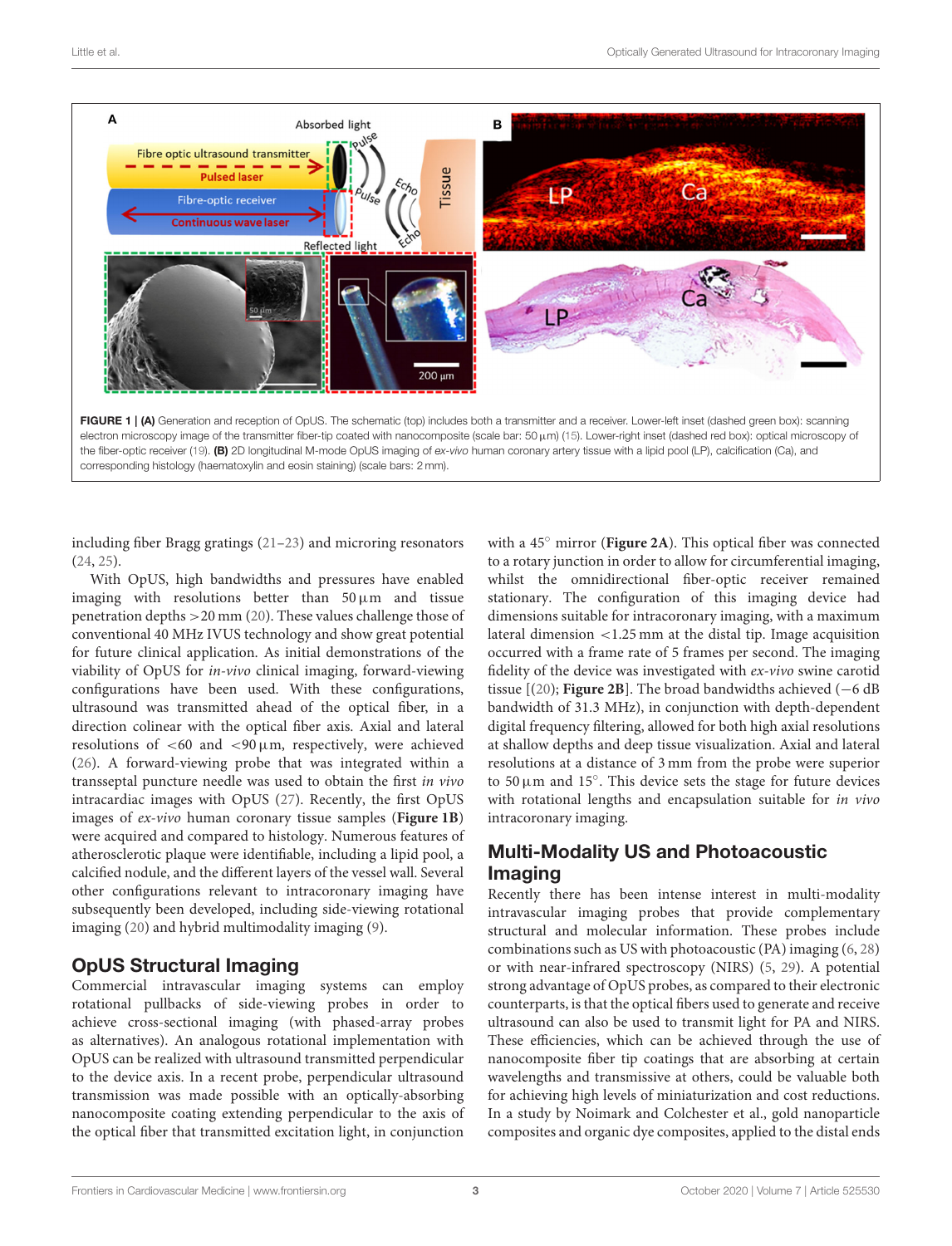

<span id="page-3-0"></span>of optical fibers within an imaging probe, were used to generate ultrasound for OpUS (532 nm wavelength) and to transmit light for PA imaging (1,210 nm) from a single optical fiber [\(9\)](#page-4-8). Coregistered ultrasound and photoacoustic images of an ex-vivo diseased human aorta were acquired. PA imaging provided molecular contrast for lipid rich coronary plaque, which was overlaid on the acquired ultrasound images (**[Figure 2C](#page-3-0)**). Whilst the use of multi-modality OpUS for intracoronary imaging is at an early stage, there are strong indications that it could allow for measuring the plaque burden, which in turn could be valuable for guiding stent placement and for improving our understanding of the pathophysiology of coronary artery disease.

### **DISCUSSION**

Direct comparison of OpUS to established intracoronary imaging devices is challenging at present due to a lack of in-vivo clinical data. Whilst detection of lipid and calcium by OpUS

has been demonstrated (**[Figure 1B](#page-2-0)**), further work is required to assess the efficacy of this technology for accurately sizing vessel diameter, luminal area, optimizing stent expansion, and detection of high risk atherosclerotic plaque morphological features including fibrous cap thickness, neovascularisation and macrophage infiltration. Nevertheless, OpUS potentially offers several prominent benefits over current generation electronically generated ultrasound. The axial resolution could be enhanced by the use of modulated excitation light that emphasizes higher ultrasound frequencies. Improvements to the lateral resolution could be achieved with curved transducers to achieve a focussed beam and with shorter excitation light pulses to increase the central frequency, and potentially with deep-learning beamforming for sub-sampled data [\(30\)](#page-5-0). In order to improve image quality further refinements in image post-processing are possible, including complex filtering and reconstruction approaches, as well as adaptive frequency filtering to allow discrimination between acoustically dissimilar tissues [\(31–](#page-5-1)[35\)](#page-5-2). Significant increases in image acquisition rate are readily achievable. The rotational OpUS setup demonstrated to date [\(20\)](#page-4-19) was limited to 5 frames per second by the data transfer rate and computation times, but further engineering developments with existing excitation lasers could potentially increase imaging rates to over 100 frames per second without compromising lateral resolution. To enable more rapid circumferential imaging for clinical translation, mechanical elements such as torque coils could be incorporated into the imaging probes, as used with OCT catheters. It is envisaged that lubricating fluid will be necessary to reduce frictional forces generated by the rotational components and to facilitate ultrasound coupling. Looking beyond the paradigm of rotating a single optical transducer, a phased array analogous to solid-state IVUS systems could be envisaged; however, it is likely to be challenging to achieve a high density of optical transducer elements within a coronary imaging device without compromising the device profile or deliverability. It is conceivable that spatial light modulators for controlling the propagation of laser light through multimode optical fibers [\(36\)](#page-5-3) could be used in this context. A forward-looking volumetric probe analogous to electronic IVUS versions [\(37\)](#page-5-4) could be envisaged; however, the spatial resolution would be highly dependent on the geometry and spatial configuration of the transducer elements.

Looking beyond aforementioned probes for vascular imaging that have been demonstrated at a pre-clinical level, there are uncharted frontiers in which OpUS probes could be extended to include new capabilities. They include enhanced diagnosis via pairing with OCT, photoacoustic imaging [\(38\)](#page-5-5), and nearinfrared fluorescence (NIRF) [\(39\)](#page-5-6); additionally, they include therapeutic monitoring during atherectomy [\(40\)](#page-5-7) and device tracking with the inclusion of fiber optic shape sensing [\(41\)](#page-5-8). Speculatively, the inclusion of OCT could be enabled with a double-clad optical fiber, with ultrasound reception and OCT performed with light transmitted along the single-mode inner core and ultrasound transmission with the multi-mode outer core. Optically-generated ultrasound represents an exciting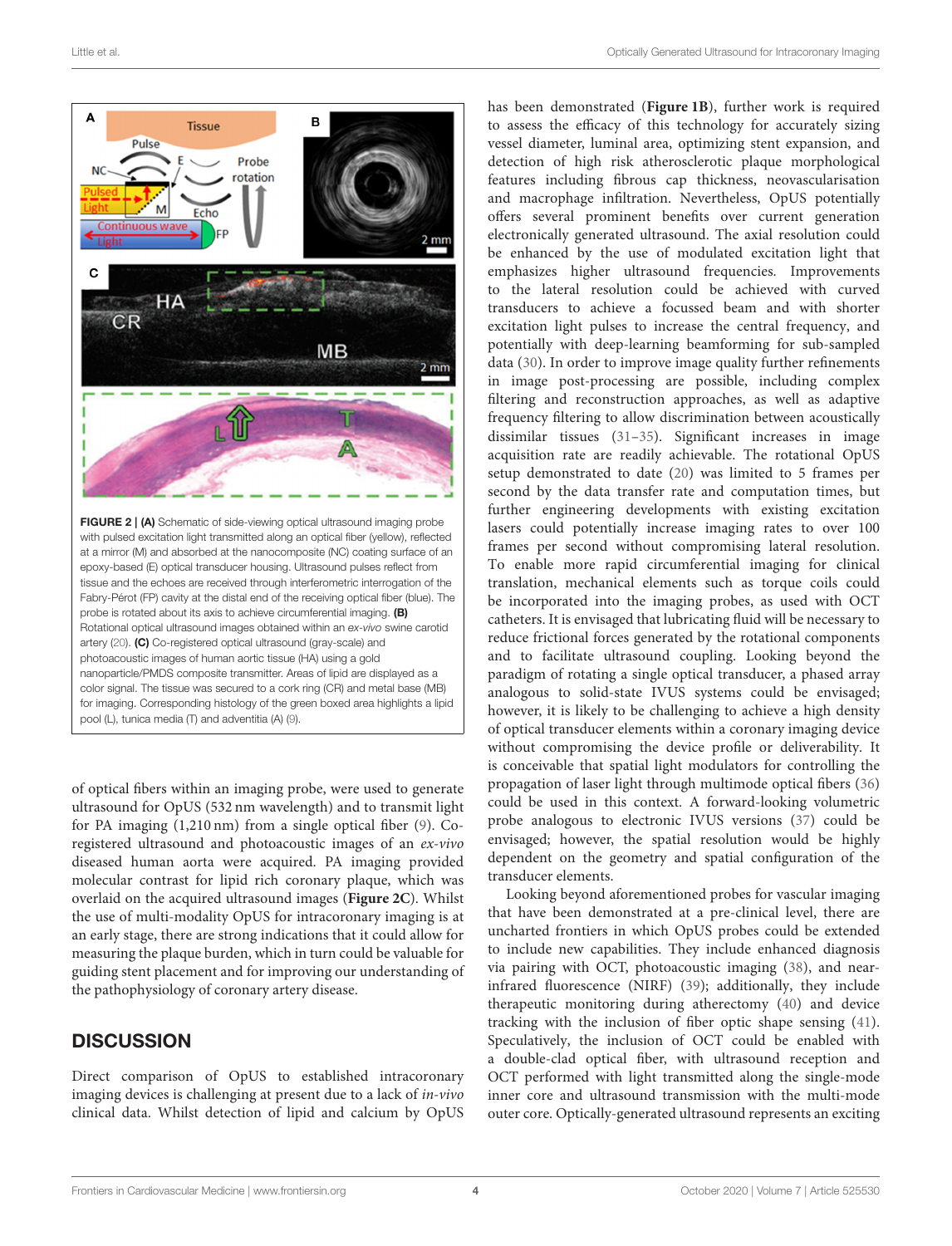development in the field of intravascular imaging. Whilst many steps along the translational path remain, there is strong potential to unite many modalities into a single fiber optic probe that could have broad applicability in cardiovascular medicine and beyond.

### AUTHOR CONTRIBUTIONS

CL, RC, and AD co-wrote the paper. SN provided advice on descriptions of the nanocomposite materials. GM, MF, and RR provided advice on the clinical applications of OpUS.

### **REFERENCES**

- <span id="page-4-0"></span>1. Neumann FJ, Sousa-Uva M, Ahlsson A, Alfonso F, Banning AP, Benedetto U, et al. 2018 ESC/EACTS guidelines on myocardial revascularization. Eur Heart J. (2019) 40, 87–165. doi: [10.1093/ejurheartj/ehy394](https://doi.org/10.1093/ejurheartj/ehy394)
- <span id="page-4-1"></span>2. Stone GW, Maehara A, Lansky AJ, de Bruyne B, Cristea E, Mintz GS, et al. a prospective natural-history study of coronary atherosclerosis. N Engl J Med. (2011) 364:226–35. doi: [10.1056/nejmoa1002358](https://doi.org/10.1056/nejmoa1002358)
- <span id="page-4-2"></span>3. Koganti S, Kotecha T, Rakhit RD. Choice of intracoronary imaging: when to use intravascular ultrasound or optical coherence tomography. Interv Cardiol Rev. (2016) 11:6–11. doi: [10.15420/icr.2016:6:1](https://doi.org/10.15420/icr.2016:6:1)
- <span id="page-4-3"></span>4. Chin CY, Maehara A, Fall K, Mintz GS, Ali ZA. Imaging comparisons of coregistered native and stented coronary segments by high-definition 60-MHz intravascular ultrasound and optical coherence tomography. JACC Cardiovasc Interv. (2016) 9:1305–6. doi: [10.1016/j.jcin.2016.04.011](https://doi.org/10.1016/j.jcin.2016.04.011)
- <span id="page-4-4"></span>5. Waksman R, Di Mario C, Torguson R, Ali ZA, Singh V, Skinner WH, et al. Identification of patients and plaques vulnerable to future coronary events with near-infrared spectroscopy intravascular ultrasound imaging: a prospective, cohort study. Lancet. (2019) 294:1629–37. doi: [10.1016/S0140-6736\(19\)31794-5](https://doi.org/10.1016/S0140-6736(19)31794-5)
- <span id="page-4-5"></span>6. Cao Y, Kole A, Hui J, Zhang Y, Mai J, Alloosh M, et al. Fast assessment of lipid content in arteries in vivo by intravascular photoacoustic tomography. Sci Rep. (2018) 8:2400. doi: [10.1038/s41598-018-20881-5](https://doi.org/10.1038/s41598-018-20881-5)
- <span id="page-4-6"></span>7. Raman VK, Lederman RJ. Interventional cardiovascular magnetic resonance imaging. Trends Cardiovasc Med. (2007) 17:196–202. doi: [10.1016/j.tcm.2007.05.003](https://doi.org/10.1016/j.tcm.2007.05.003)
- <span id="page-4-7"></span>8. Colchester RJ, Mosse CA, Bhachu DS, Bear JC, Carmalt CJ, Parkin IP, et al. Laser-generated ultrasound with optical fibres using functionalised carbon nanotube composite coatings. Appl Phys Lett. (2014) 104:173502. doi: [10.1063/1.4873678](https://doi.org/10.1063/1.4873678)
- <span id="page-4-8"></span>9. Noimark S, Colchester RJ, Poduval RK, Maneas E, Alles EJ, Zhao T, et al. Polydimethylsiloxane composites for optical ultrasound generation and multimodality imaging. Adv Funct Mater. (2018) 28:1–16. doi: [10.1002/adfm.201704919](https://doi.org/10.1002/adfm.201704919)
- <span id="page-4-9"></span>10. Alles EJ, Heo J, Noimark S, Colchester RJ, Parkin IP, Baac HW, et al. Acoustical characterisation of carbon nanotube-loaded polydimethylsiloxane used for optical ultrasound generation. In: IEEE International Ultrasonics Symposium, IUS. Washington, DC, (2017). p. 1–4. doi: [10.1109/ULTSYM.2017.8092343](https://doi.org/10.1109/ULTSYM.2017.8092343)
- <span id="page-4-10"></span>11. Treeby BE, Zhang EZ, Thomas AS, Cox BT. Measurement of the ultrasound attenuation and dispersion in whole human blood and its components from 0-70 MHz. Ultrasound Med Biol. (2011) 37:289–300. doi: [10.1016/j.ultrasmedbio.2010.10.020](https://doi.org/10.1016/j.ultrasmedbio.2010.10.020)
- <span id="page-4-11"></span>12. O'Donnell M, Hou Y, Kim JS, Ashkenazi S, Huang SW, Guo LJ. Optoacoustic generation of high frequency sound for 3-D ultrasonic imaging in medicine. Eur Phys J Spec Top. (2008) 153:53–8. doi: [10.1140/epjst/e2008-00392-9](https://doi.org/10.1140/epjst/e2008-00392-9)
- <span id="page-4-12"></span>13. Hsieh BY, Kim J, Zhu J, Li S, Zhang X, Jiang X. A laser ultrasound transducer using carbon nanofibers-polydimethylsiloxane composite thin film. Appl Phys Lett. (2015) 106:021902. doi: [10.1063/1.4905659](https://doi.org/10.1063/1.4905659)
- <span id="page-4-13"></span>14. Aytac-Kipergil E, Alles EJ, Pauw HC, Karia J, Noimark S, Desjardins AE. Versatile and scalable fabrication method for laser-generated focused ultrasound transducers. Opt Lett. [\(2019\) 44:6005–8. doi: 10.1364/ol.44.](https://doi.org/10.1364/ol.44.006005) 006005

All authors contributed to the article and approved the submitted version.

### FUNDING

CL, RC, AD, and RR gratefully acknowledge funding by the National Institute for Health Research UCL Biomedical Research Centre and the Wellcome/EPSRC Centre for Interventional and Surgical Sciences (WEISS) (203145Z/16/Z; NS/A000050/1). RC was funded by the Royal Academy of Engineering under the Research Fellowship scheme.

- <span id="page-4-14"></span>15. Noimark S, Colchester RJ, Blackburn BJ, Zhang EZ, Alles EJ, Ourselin S, et al. Carbon-nanotube–PDMS composite coatings on optical fibers for all-optical ultrasound imaging. Adv Funct Mater. (2016) 26:8390–6. doi: [10.1002/adfm.201601337](https://doi.org/10.1002/adfm.201601337)
- <span id="page-4-15"></span>16. Colchester RJ, Alles EJ, Desjardins AE. A directional fibre optic ultrasound transmitter based on a reduced graphene oxide and polydimethylsiloxane composite. Appl Phys Lett. [\(2019\) 114:113505. doi: 10.1063/1.50](https://doi.org/10.1063/1.5089750) 89750
- <span id="page-4-16"></span>17. Biagi E, Cerbai S, Masotti L, Belsito L, Roncaglia A, Masetti G, et al. MOMS technology for fully fiber optic ultrasonic probes: a proposal for virtual biopsy. In: Proceedings of IEEE Sensors. Waikoloa, HI (2010). p. 1156–60. doi: [10.1109/ICSENS.2010.5690824](https://doi.org/10.1109/ICSENS.2010.5690824)
- <span id="page-4-17"></span>18. Poduval RK, Noimark S, Colchester RJ, Macdonald TJ, Parkin IP, Desjardins AE, et al. Optical fiber ultrasound transmitter with electrospun carbon nanotube-polymer composite. Appl Phys Lett. (2017) 110:223701. doi: [10.1063/1.4984838](https://doi.org/10.1063/1.4984838)
- <span id="page-4-18"></span>19. Guggenheim JA, Li J, Allen TJ, Colchester RJ, Noimark S, Ogunlade O, et al. Ultrasensitive plano-concave optical microresonators for ultrasound sensing. Nat Photonics. (2017) 11:714–9. doi: [10.1038/s41566-017-0027-x](https://doi.org/10.1038/s41566-017-0027-x)
- <span id="page-4-19"></span>20. Colchester RJ, Little C, Dwyer G, Noimark S, Alles EJ, Zhang EZ, et al. All-optical rotational ultrasound imaging. Sci Rep. (2019) 9:5576. doi: [10.1038/s41598-019-41970-z](https://doi.org/10.1038/s41598-019-41970-z)
- <span id="page-4-20"></span>21. Rosenthal A, Razansky D, Ntziachristos V. High-sensitivity compact ultrasonic detector based on a pi-phase-shifted fiber Bragg grating. Opt Lett. (2011) 36:1833–5. doi: [10.1364/ol.36.001833](https://doi.org/10.1364/ol.36.001833)
- 22. Wu Q, Okabe Y. High-sensitivity ultrasonic phase-shifted fiber Bragg grating balanced sensing system. Opt Express. (2012) 20:28353–62. doi: [10.1364/oe.20.028353](https://doi.org/10.1364/oe.20.028353)
- <span id="page-4-21"></span>23. Tian J, Zhang Q, Han M. Distributed fiber-optic laser-ultrasound generation based on ghost-mode of tilted fiber Bragg gratings. Opt Express. (2013) 21:6109–14. doi: [10.1364/oe.21.006109](https://doi.org/10.1364/oe.21.006109)
- <span id="page-4-22"></span>24. Dong B, Chen S, Zhang Z, Sun C, Zhang HF. Photoacoustic probe using a microring resonator ultrasonic sensor for endoscopic applications. Opt Lett. (2014) 39:4372–5. doi: [10.1364/ol.39.004372](https://doi.org/10.1364/ol.39.004372)
- <span id="page-4-23"></span>25. Hsieh B-Y, Chen S-L, Ling T, Guo LJ, Li P-C. Integrated intravascular ultrasound and photoacoustic imaging scan head. Opt Lett. (2010) 35:2892– 4. doi: [10.1364/ol.35.002892](https://doi.org/10.1364/ol.35.002892)
- <span id="page-4-24"></span>26. Colchester RJ, Zhang EZ, Mosse CA, Beard PC, Papakonstantinou I, Desjardins AE. Broadband miniature optical ultrasound probe for high resolution vascular tissue imaging. Biomed Opt Express. (2015) 6:1502. doi: [10.1364/boe.6.001502](https://doi.org/10.1364/boe.6.001502)
- <span id="page-4-25"></span>27. Finlay MC, Mosse CA, Colchester RJ, Noimark S, Zhang EZ, Ourselin S, et al. Through-needle all-optical ultrasound imaging in vivo: a preclinical swine study. Light Sci Appl. (2017) 6:e17103–7. doi: [10.1038/lsa.2017.103](https://doi.org/10.1038/lsa.2017.103)
- <span id="page-4-26"></span>28. Jansen K, Van Soest G, van der Steen AFW. Intravascular photoacoustic imaging: a new tool for vulnerable plaque identification. Ultrasound Med Biol. [\(2014\) 40:1037–48. doi: 10.1016/j.ultrasmedbio.2014.](https://doi.org/10.1016/j.ultrasmedbio.2014.01.008) 01.008
- <span id="page-4-27"></span>29. Roleder T, Kovacic JC, Ali Z, Sharma R, Cristea E, Moreno P, et al. Combined NIRS and IVUS imaging detects vulnerable plaque using a single catheter system: a head-to-head comparison with OCT. EuroIntervention. (2014) 10:303–11. doi: [10.4244/EIJV10I3A53](https://doi.org/10.4244/EIJV10I3A53)